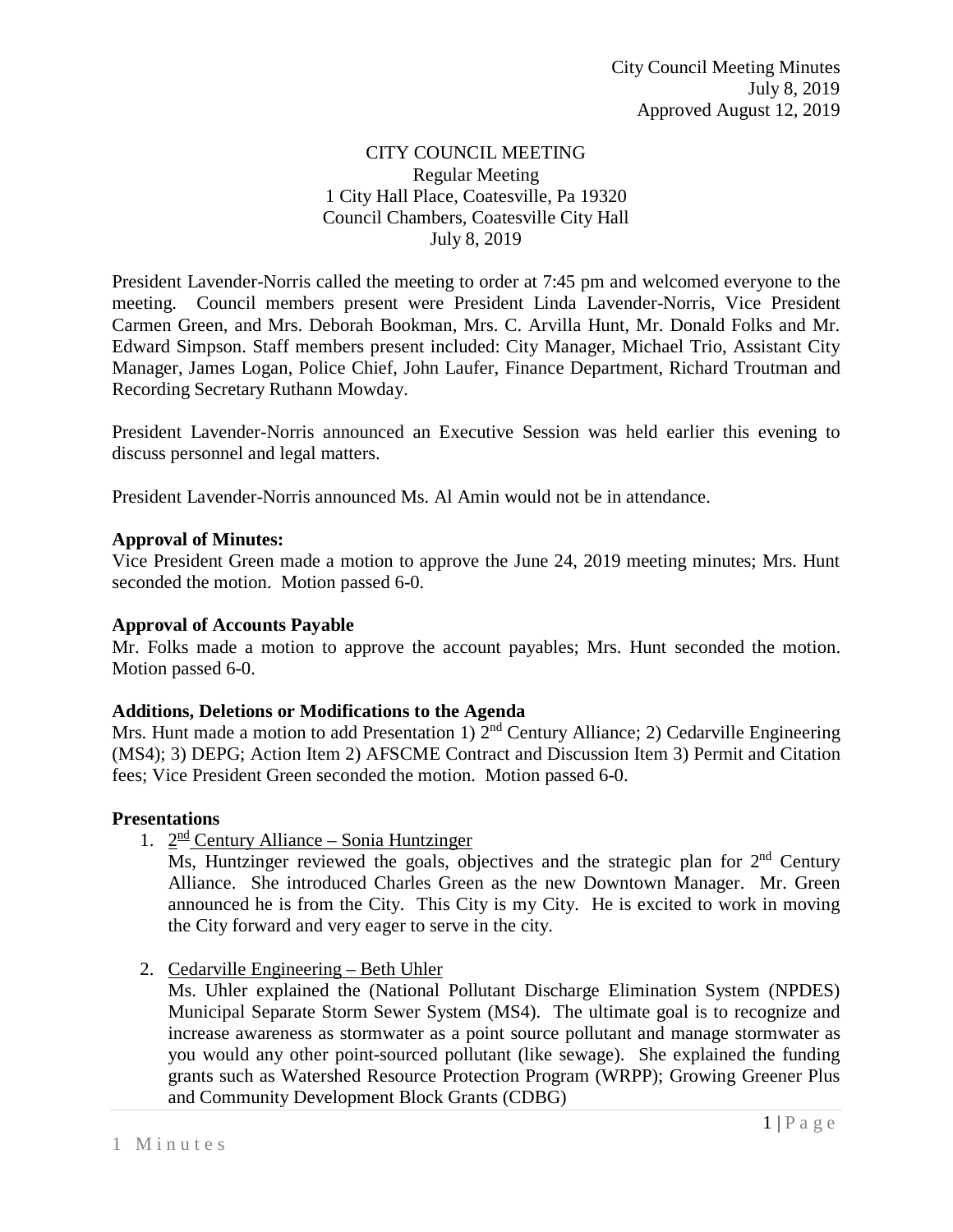## 3. DEPG Coatesville Associates, LP

Mr. James DePetris introduced Dave DePetris, Tim Cassidy and Steve Youchak. He provided an update on the development of Aroogas Restaurant. Sleep Inn is interested in occupying the upper floors on the Gateway Project. Mr. Youchak provided information on Sleep In with a construction schedule, site plan, Sleep Inn brochure, parking plan and elevation which are developed for efficiency. Mr. Cassidy reviewed the footprint for the Sleep Inn and parking plan.

### **Citizens' Hearings –** *Regular Action Items Only* **(3 Minutes)**

There were no citizens comments on regular action items only.

### **Regular Action Items**

- 1. Receive and consider third extension request from DEPG Coatesville Associates, LP Vice President Green made a motion to approve the third extension from DEPG Coatesville Associates LP through to and including November 15, 2019, in which to record the SLDO Plan; Mrs. Hunt seconded the motion. Motion passed 6-0.
- 2. Receive and consider AFSCME Contract

Mr. Folks made a motion to deny the AFSCME contract as submitted and allow to negotiate; Mr. Simpson seconded the motion. Motion passed 6-0.

Vice President Green made a motion to close action items; Mrs. Hunt seconded the motion. Motion passed 6-0.

### **Discussion Item**

- 1. Meeting Minutes There was no discussion on meeting minutes.
- 2. Planning Commission recommendation for parking C-2 district and  $4<sup>th</sup>$  Avenue

Ms. Huntzinger announced the Planning Commission has been working on a parking plan for the City. At this time, they are working on a plan for the  $C-2$  district and  $4<sup>th</sup>$  Avenue. The  $4<sup>th</sup>$  Avenue Streetscapes Project will begin shortly. Would like to see the parking strategy completed prior to the end of the project.

3. Permit and citation fees

Mr. Logan announced the City will be analyzing the current permit and citation fees. The City is not in line with other townships. The increased/decreased fee requests will be provided to City Council at a later date for approval.

### **Solicitors Report**

Mr. Verwey announced he:

- Continued work on code enforcement and litigation matters
- Worked on a zoning matter
- Worked on land development matter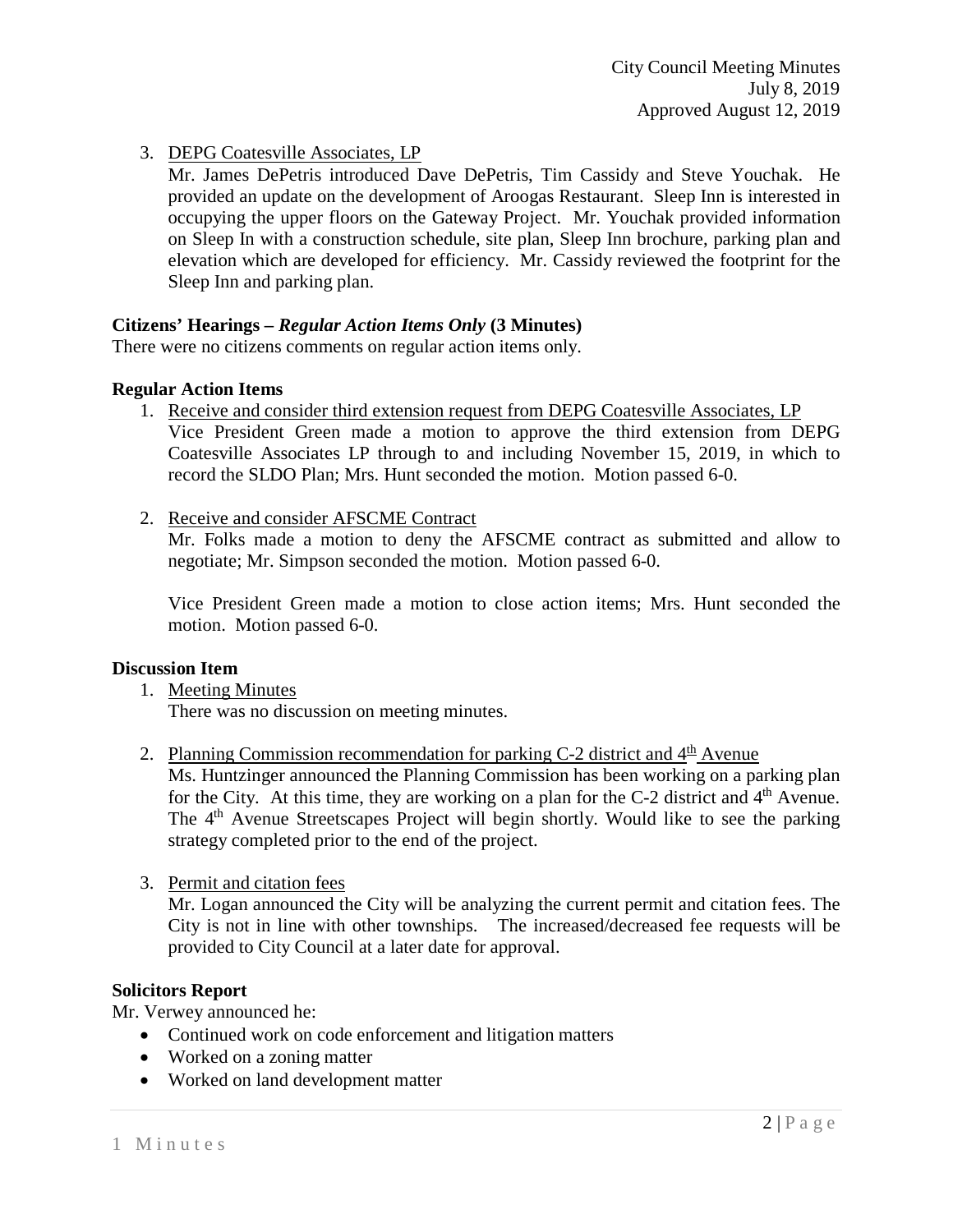### **City Manager's Report**

Mr. Trio announced;

- First and Lincoln Intersection Project
	- o The contractor has completed demolition of the traffic island in preparation of the Phase 2A traffic pattern
	- o The contractor was onsite June 28, 2019 and July 1, 2019 setting up the temporary traffic signals
	- o Contractor is currently intending to switch from existing traffic signs to the temporary traffic signals on July 10, 2019 pending a successful operational test by PennDOT
- Pennsylvania American Water
	- o Work is anticipated it be completed with a m ill and overlay of Dr. Martin Luther King Jr. Blvd between South  $1<sup>st</sup>$  Avenue and  $3<sup>rd</sup>$  Avenue by mid-September
- PECO
	- o Begun construction on a gas main replacement along Olive Street between 13th Avenue to Pennsylvania Avenue
- Private Developers
	- o Opportunity Zone has opened gates to the City
- Zoning Hearing Board
	- $\circ$  91 South 12<sup>th</sup> Avenue application has been withdrawn by the applicant
- Planning Commission
	- o DEPG filed an amendment to the approved LD plan for interim parking plan consistent with short term solution to expedite Arooga's plan. Scheduled for PC meeting on July 10, 2019.
- Code Enforcement
	- o Holding interviews fir Quality of Life position this week

Vice President Green announced Catalyst has initiated construction on the bypass billboards.

### **Assistant City Manager Report**

Mr. Logan announced:

- Unity day was a wonderful celebration
	- o Thanked City Council, local businesses and residents
	- o Had over 21 vendors 8 food trucks
	- o Wonderful to see the community come out
	- o Thank committee Mr. Bookman and Mr. Cole
	- o Public Works did a great job
	- o Thank Peter DeMeo and Fran Scamuffa for their help.
- Summer Series
	- o Jazz and Rhythm and Blues
	- $\circ$  Starting July 26<sup>th</sup>
	- o Held every other Friday night
- Branding
	- o Branding initiative is moving forward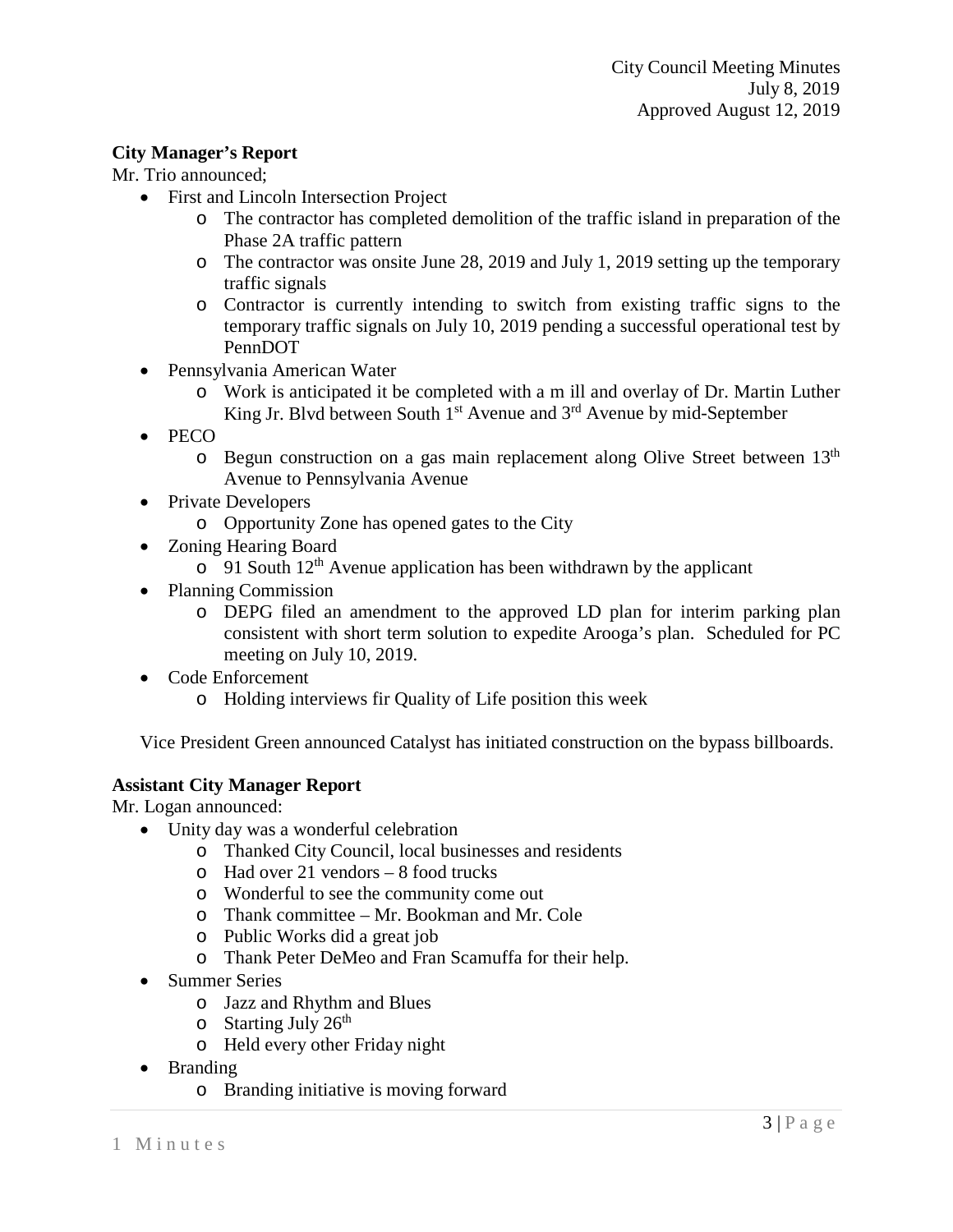City Council Meeting Minutes July 8, 2019 Approved August 12, 2019

- o Committee of young entrepreneurs, local business and staff
- o New launch of website end of August beginning of September
- o Exploring bringing back a newsletter
- Opportunity Zone
	- $\circ$  2<sup>nd</sup> installment meeting on July 25<sup>th</sup> at the Marriott Hotel
- Trash Issue
	- o Alleys LTL will be issuing citations to those violating the trash regulations
	- o Eagle does not remove trash that is not inside of the totes
- Parks and Recreation Commission
	- o Working on restoring the basketball court at Patton Park

### **Citizens' Hearings –** *Non-Agenda Items Only* **(3 Minutes)**

### Portia Graham and Lithelson LaGuerra

Ms. Graham and Mr. LaGuerra presented UCES protection plan membership. UCES helps American families to financial stability while protecting identity, credit, family, finances, lifestyle and future. The program provides credit restoration; credit attorney; will, trust, POA; budgeting' debt payoff; credit monitoring; financial lockbox; credit builder; indentity monitoring; net worth and savings goals.

### Joe Leofsky

Mr. Leofsky explained in previous meetings that he was denied his right to speak and was removed from the meeting. He stated that there have been ordinances passed and revoked on how to conduct business for decades. He voiced his concerns regarding the property within the City limits.

### Paul Evans

Mr. Evans announced that the Coatesville Housing Authority is committed to protect the rights of the businesses of the City. Voices concerns on the obstructed rights to the information on a property that was closed down within the City limits.

Vice President Green made a motion to close citizens' hearings on non-agenda items only; Mr. Folk seconded the motion. Motion passed 6-0.

### **Special Events**

There were no special events at this time.

### **Council Comments**

Mr. Simpson thanked everyone for attending the meeting. There's been a real buzz of all the activity in City of Coatesville, all the potential investors, and people shake their head and say no there's not, and there's actually people who want to invest believe it or not. Now is the time to prosper, all thanks to the Opportunity Zone, Governor Wolf and the County who are helping the City. So hopefully we move forward. Thank you very much.

Mr. Folks announced the City is moving forward and he is very pleased to be part of this. Eight months ago, I was going to quit but I held in there and this is real good time for the City of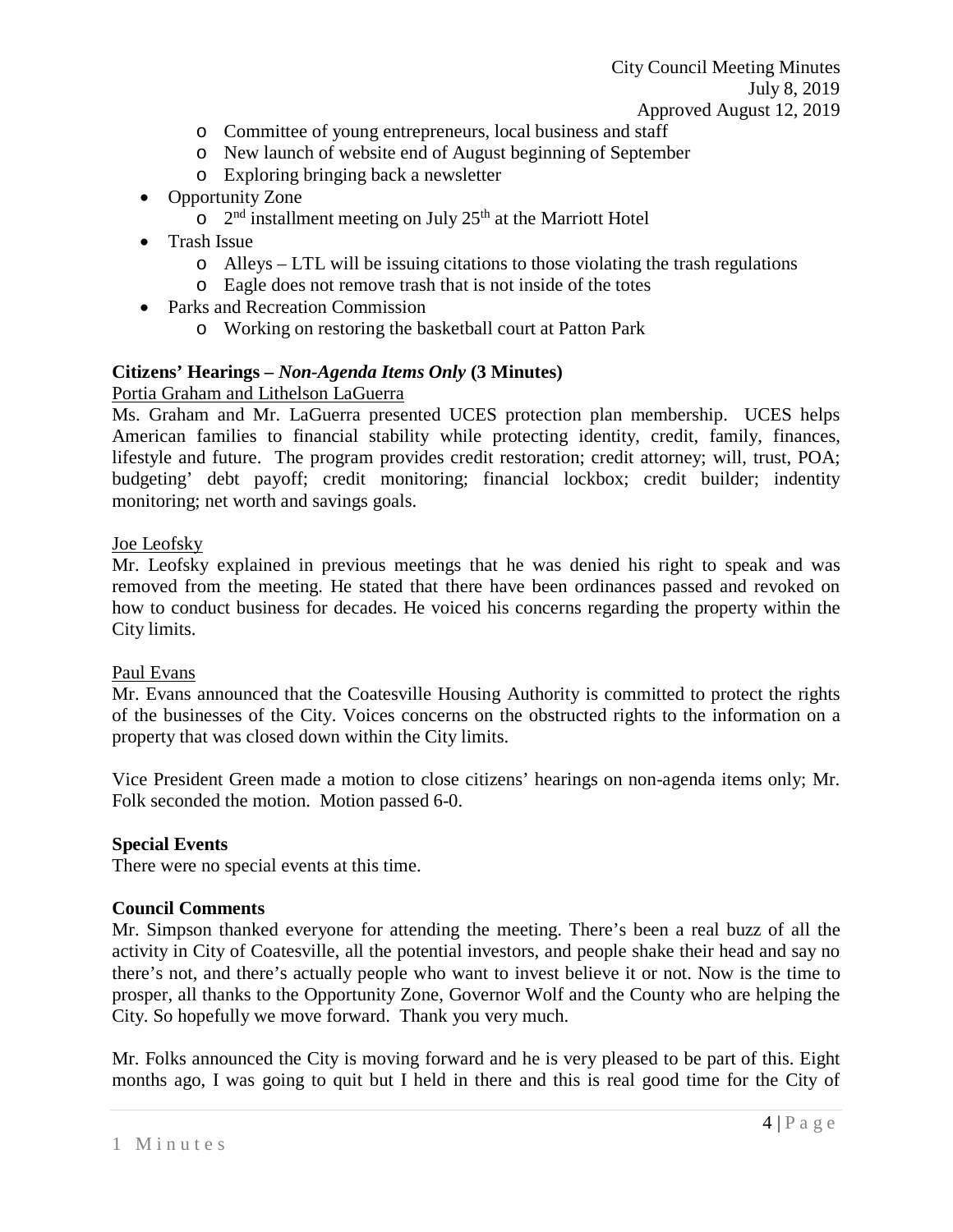Coatesville. I can't wait till I see the buildings rise. "Never judge people who have little to nothing, because one day you may find yourself with nothing at all. Always respect one another, no matter what, never look down on anyone."

Mrs. Hunt thanked everyone for attending the meeting. There are a lot of great things going on in the City of Coatesville that I am proud to be a part of, not just on counsel but a resident being born and raised here. Thanks to the staff and especially thanks to our leadership for their help on Unity Day and their participation. We did get a little rain down at the end, but it was a wonderful, wonderful day. I'm just glad to see different faces here tonight. Good to see you here tonight Mr. Bookman. I want to thank everyone for everything we are doing. I'm excited about the way the City is going. Good night, God bless!

Mrs. Bookman thanked everyone for attending meeting this evening. It's good to see new faces and see some old faces and the return of my cameramen. I see the City moving forward. I joined counsel to make a difference and that hasn't changed and I believe we are on the rise and we will meet our goal. Be safe, see you next month. There is only one meeting in July and we will be back in August.

Vice President Green echoed former councilmembers comments. It's always good to see you here. Unity Day was wonderful. Thank you, Mr. Logan, thank staff, Mr. Trio and our great solicitor for his great advisory to the City of Coatesville. Thank you Chief Laufer and Sgt. Ollis for all the work you do to make sure everyone is safe. It has been a busy week with the fireworks. I appreciate everyone's hard work and dedication. Thank you, Ms. Shannon-Daily for your dedication and your organization's participation with the Park and your donation. It is wonderful, as it seems we have so many local organizations and so many partners. It's times like this as Mr. Simpson said "This is Coatesville's time!" We have we have been very patient and we have been waiting for so long and I know a lot of people want to see stuff happen. I'm really excited about everything that is going on. I'm excited about the rebranding that Mr. Logan is working on that's exciting. A lot of times you see on Coatesville, that Coatesville used to have this and that, we can't go back, we need to re-create the City. I am grateful and exciteful that we work together for one common goal and that goal is to take care of our City, and improve our City for the welfare of our residents, and make them proud of where they live. Thank you, Charles, and welcome to the City of Coatesville, we appreciate you and look forward to working with you. Urius, we appreciate what you do for the City. Portia thank you, it's a well needed service and I know you've been going around and presenting this to the residents. Thank you.

President Lavender-Norris stated the downfalls of being president, is that you get to speak last and everyone has already said what you want to say. However, grateful to be here, grateful to be counsel representation. Our City is growing, not only businesses but the people. We have a very diverse City and that is one of the main qualities that we are so diverse. We have so much culture to offer. Coatesville in the near future is going to be the destination in the County and this is because we work together. There is no big I little you, it's all about all of us residents, government, partnerships, municipalities joining in with us. We are destined to be great and we will not stop until we are recognized as a great community. I promise you we will be. I am a follower and I follow the divine so that being said you all be blessed and thank God. Be safe!